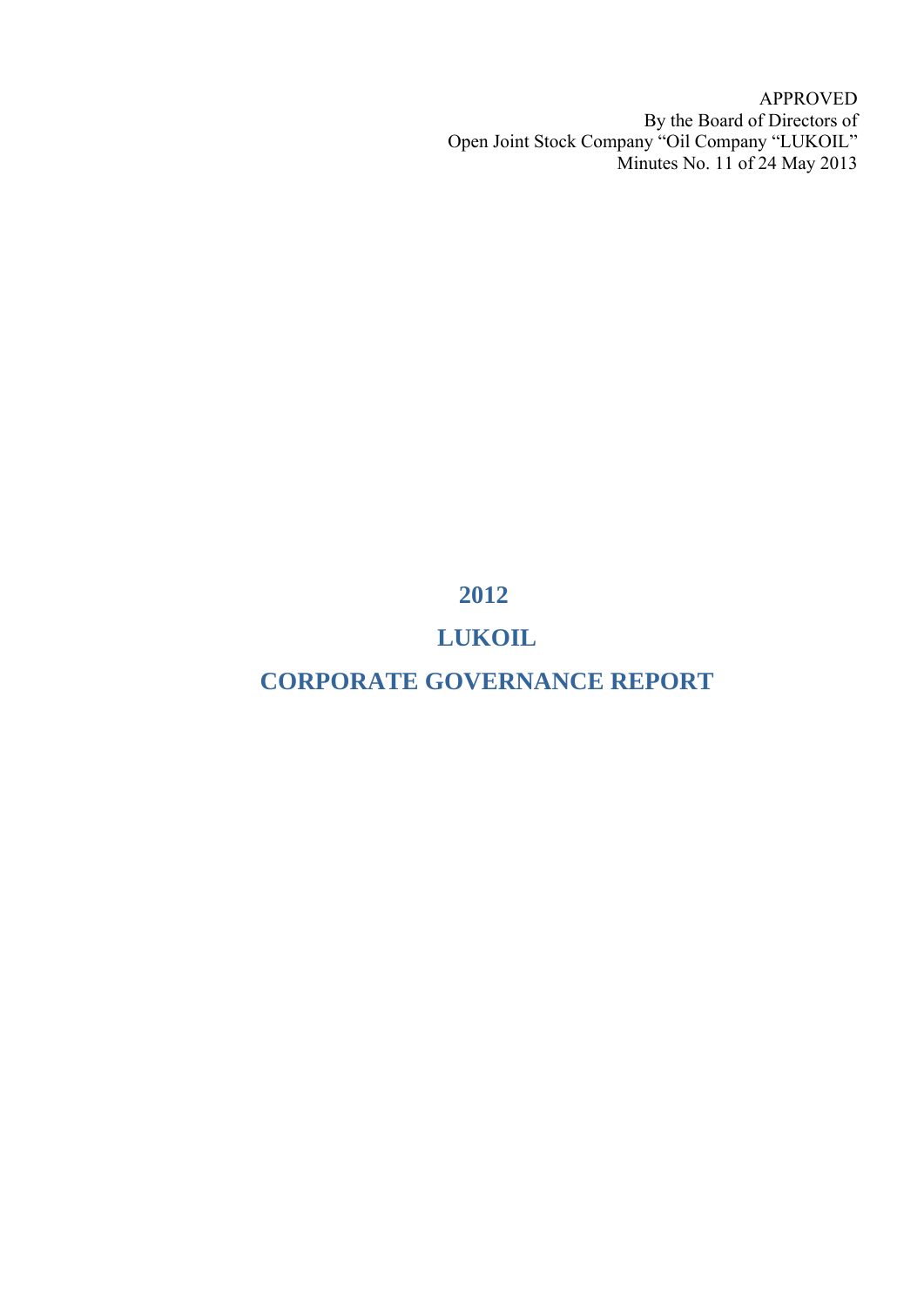# **TABLE OF CONTENTS**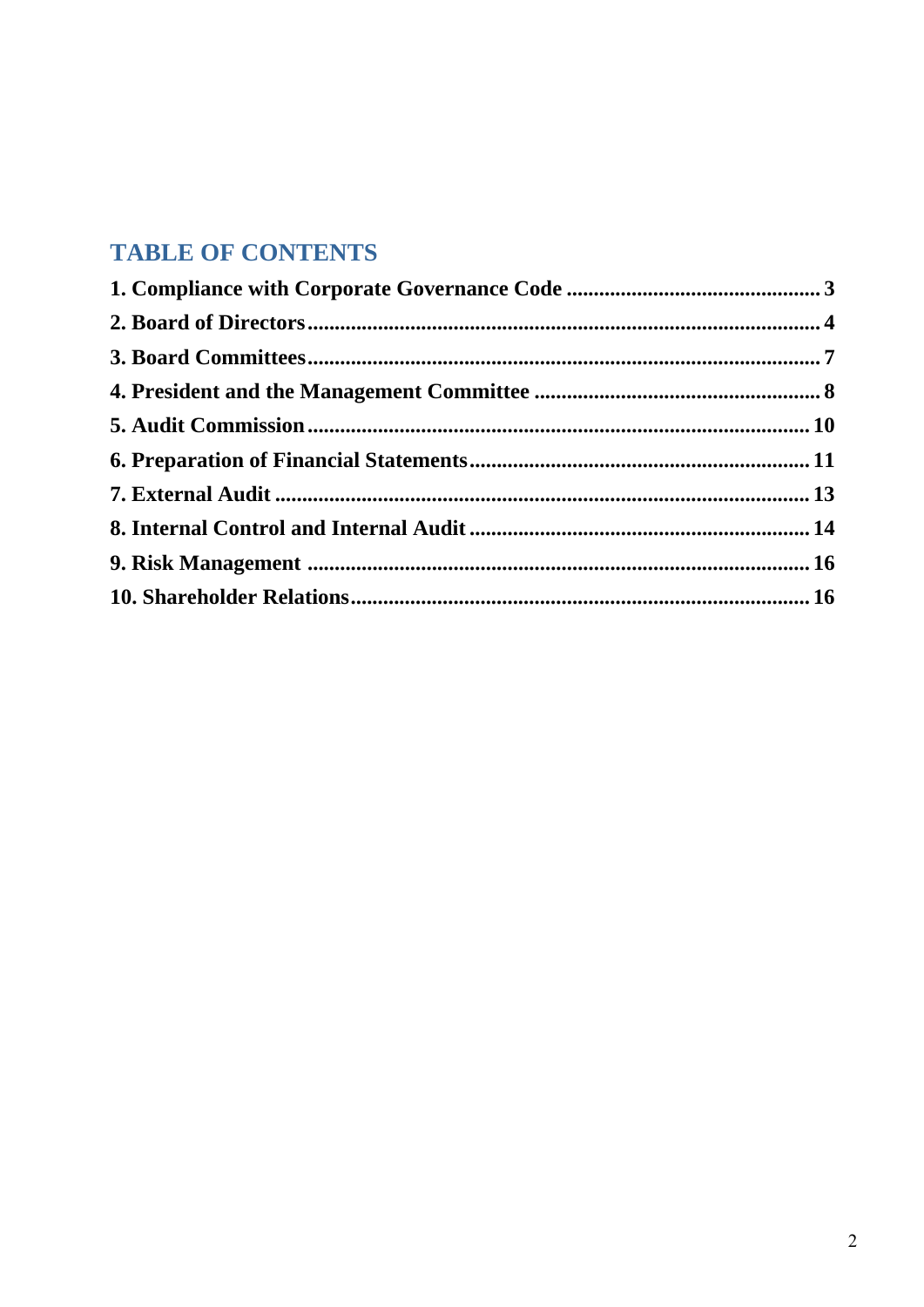### <span id="page-2-0"></span>**1. Compliance with Corporate Governance Code**

As a Russian corporation OAO "LUKOIL" (hereinafter, LUKOIL or the Company) conducts its business in compliance with the Corporate Governance Code (hereinafter also - the Code) recommended in 2002 by the Federal Commission for the Securities Markets of Russia (FCSM) for application by the Russian joint stock companies. The Code is available at the web-site of the Federal Service for the Financial Markets of Russia (FSFM) at: [http://www.fcsm.ru/ru/legislation/corp\\_management\\_study/corp\\_codex/](http://www.fcsm.ru/ru/legislation/corp_management_study/corp_codex/).

The Code is a voluntary standard that includes multiple provisions covering various areas of business of a joint stock company. FSFM identified the most important provisions of the Code which must be observed by the issuers seeking a listing at Russian stock exchanges. LUKOIL fully complies with these requirements, and its shares and Rouble bonds are the blue chips (A1 level) of the Russian Stock Exchange MICEX. (CJSC MICEX SE, member of the Moscow Exchange Group). LUKOIL on a quarterly basis submits the reports on compliance with corporate governance standards to this stock exchange, and discloses its internal documents evidencing such compliance.

As regards the Code in general LUKOIL includes in its annual reports approved by the General Shareholders Meetings the detailed information on compliance with the Code using the form provided by the FSFM. At present LUKOIL is in full compliance with most of the Code's provisions; however, there is a number of exceptions. The main ones are the following:

The Company's Board of Directors (the Board) has three committees described below under **[Board Committees](#page-6-0)**. The Code recommends that a corporate conflicts resolution committee be created in a joint stock company in addition to such committees. The Company does not presently have such a committee. However, the Company does not exclude that such a committee may be set up in the future when there is a sufficient number of issues which the Code recommends to delegate to such committee. However, the Company has long had units in charge of shareholder and investor relations. The activities of such units are further described under **[Shareholder Relations](#page-15-1)**.

According to the Code recommendations, the structure and membership of the subdivision for internal control and internal audit shall be outlined in the document approved by the Board of Directors, while the above subdivision shall be independent of the executive bodies of the joint stock company. From 2012 on, internal control and internal audit were carried out by structural divisions of the Company subordinate to the Vice President for Control and Internal Audit. At the 2012 end they were integrated into the Service for Control and Internal Audit subordinate to the Vice President for Control and Internal Audit (see also **[Internal Control and Internal](#page-13-0)  [Audit](#page-13-0)**). All material documents of the Company relating to internal control and internal audit are approved by the Board and subject to prior recommendations from the Audit Committee. The competence of the Audit Committee also includes efficiency assessment of the Company's internal control procedures and development of improvement proposals, and performance efficiency assessment of the Company's unit in charge of internal control and internal audit.

The Secretary of the Board who is also Vice President – OAO "LUKOIL" Chief of Staff and a member of the Company's Management Committee, acts as the corporate secretary of the Company. In the meantime, the majority of the organizational issues associated with preparation and procedures of the general shareholders meetings, review of shareholders' applications, contacts with the registrar, are handled by the unit which is in charge of shareholder relations. This unit has efficiently performed these functions since the first years of the Company's existence (see also **[Shareholder Relations](#page-15-1)**).

Further, in certain respects the Company striving to apply the best international practices exceeds the requirements of the Code. In particular, the Code recommends that the number of independent directors be at least one fourth of the entire board. The Company annually assesses the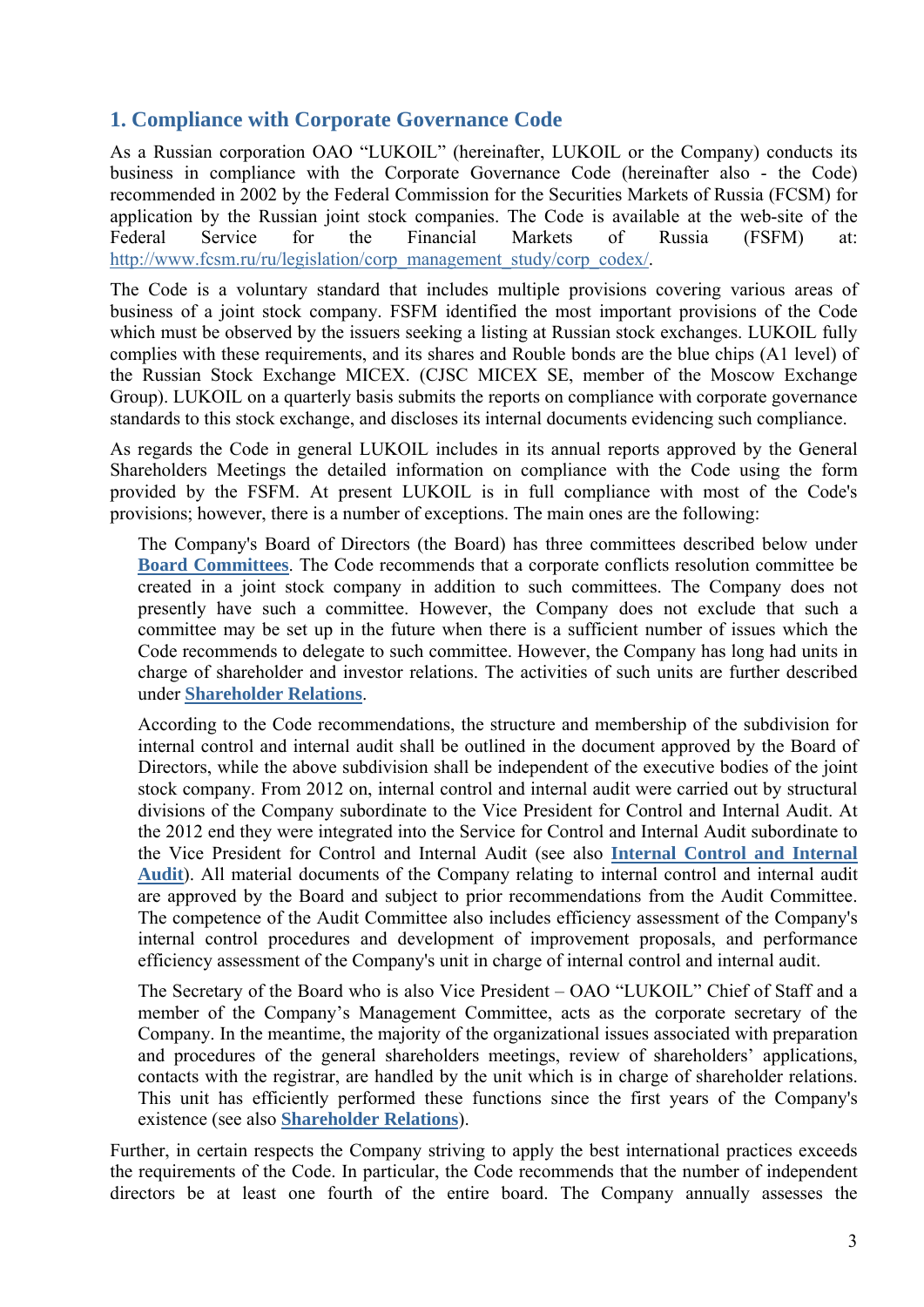independence of the candidates to the Board of Directors in line with the Code, and in recent years more than half of the LUKOIL Board have been independent.

The Company has the Code of Business Conduct and Ethics of OAO "LUKOIL" which is a set of norms and rules of individual and collective behavior of the Company's employees. This document addresses, in particular, such issues as relations between Company's employees, relations with the business partners, shareholders, governmental agencies and public organizations, environmental issues, industrial safety and prevention of conflicts of interests. The Code of Business Conduct and Ethics is available at the Company's web-site at: [http://www.lukoil.com/materials/doc/internal](http://www.lukoil.com/materials/doc/internal-documents/lukoil_corp_code_eng.pdf)[documents/lukoil\\_corp\\_code\\_eng.pdf.](http://www.lukoil.com/materials/doc/internal-documents/lukoil_corp_code_eng.pdf)

To implement the Code of Business Conduct and Ethics*,* identify violations and take requisite action, the Company set up the Business Conduct and Ethics Commission.

### <span id="page-3-0"></span>**2. Board of Directors**

The Board is responsible for general management of the Company's business except for the reserved matters of the General Shareholders Meeting.

The key functions of the Board include designation of the Company's priority areas of the Company's business, strategic, medium term and annual planning, assessment of performance results, preparation of the General Shareholders Meetings, formation of the Management Committee as a collective executive body, approval of transactions in accordance with the existing legislation and the Company Charter, and other matters.

The eleven-member Board is elected by the General Shareholders Meeting by cumulative voting (the candidates for whom the largest number of votes was cast are deemed elected).

The Company must include the election of the Board members in the agenda of the annual General Shareholders Meeting (see also **[Shareholder Relations](#page-15-1)**). Nominations to the Board may be made by holders of at least 2% of the voting shares within 30 days from the end of the fiscal year.

The Board members are elected to serve until the next annual General Shareholders Meetings and may be re-elected any number of times.

The General Shareholders Meeting may early terminate the office of all Board members.

Fees and compensations to all Board members are established by the General Shareholders Meeting. In its annual reports the Company includes information on the aggregate fees and compensations received by the Board members during the year in question.

As regards the composition of the Board the Company seeks to maintain the necessary balance between the experience, professional skills, knowledge of the Company's business, as well as independence and objectivity in their judgments and decisions.

As of the approval date hereof the Board is comprised of the Chairman of the Board (who is a nonexecutive director), two executive directors (President of the Company and the First Executive Vice President), and six independent directors (based on the criteria of the Corporate Governance Code of the Russian FCSM) and two non-executive directors.

Details on the Company's Board members, including their vitaes, are disclosed by the Company in its annual report.

The Board activities are based on the Board's Work Plan.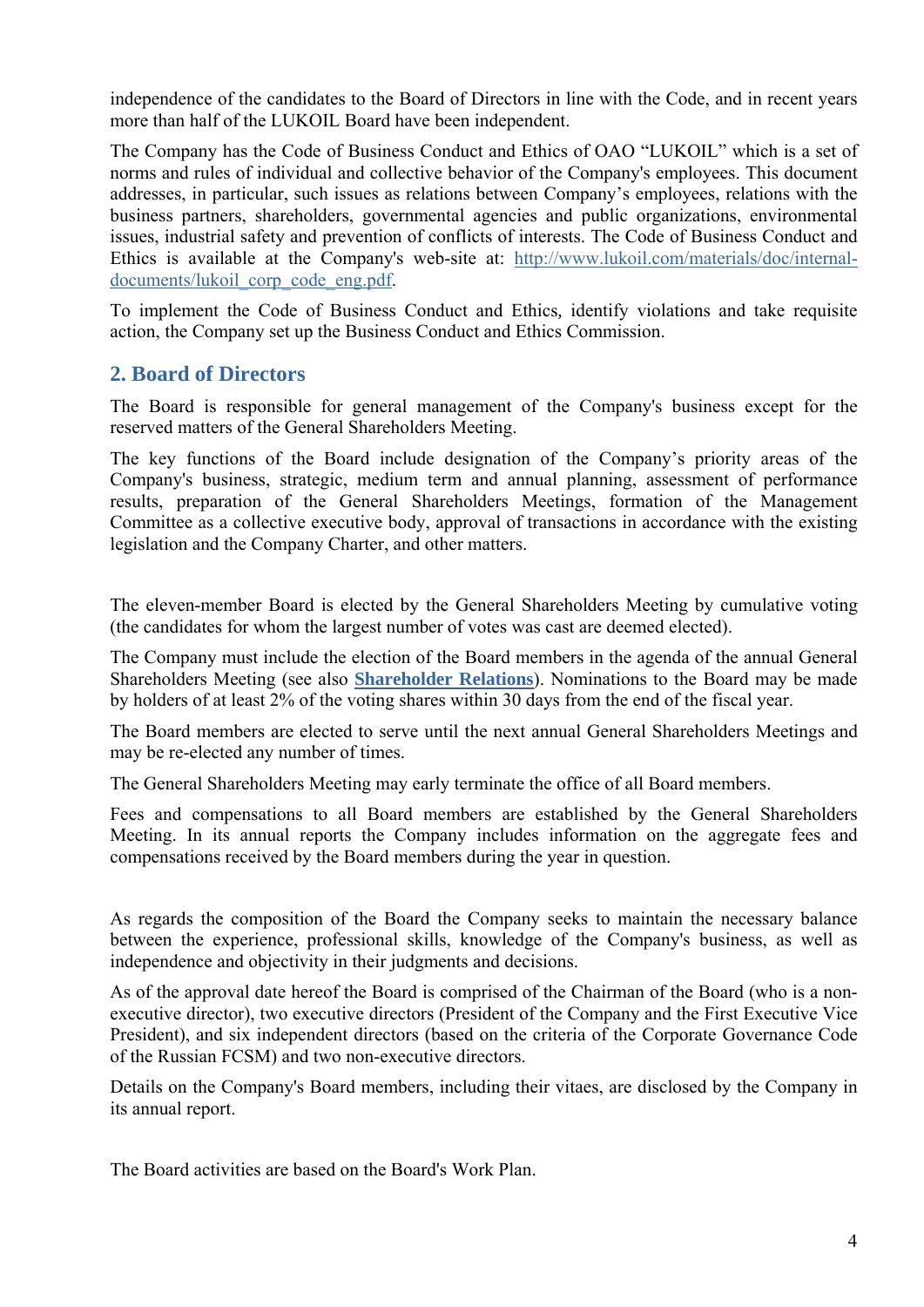There is a number of matters reviewed by the Board on an annual basis in line with the Russian laws and the Company's customary practices:

- in January the Board pulls together the preliminary operational results of LUKOIL Group for the past year and sets the goals for the current year and short term goals, and in the course of this exercise it identifies the priority areas of business for the current year and performs a comparative review of the Company's operational performance for the recent years;
- in April the Board attends to the preparation of the General Shareholders Meeting, and, in particular, it designates the record date, approves the agenda, the text and the forms of voting ballots, performs a preliminary review of draft resolutions on the agenda items, and handles other organizational issues;
- at its meeting in May the Board issues a preliminary approval of the Annual Report of OAO "LUKOIL" for the past year which is then submitted to the General Shareholders Meeting for approval, and summarizes the results of its operations, hears the reports on the committees' annual performance and on execution of the Board's instructions, and assesses its own performance during the year;
- since 2011 the Board approves the OAO "LUKOIL" Corporate Governance Report in May;
- in June at its first meeting the newly elected Board elects the Chairman from among its members, and based on the recommendation of the Board Chairman appoints the Secretary of the Board and elects committee members;
- in July the Board forms the Management Committee of OAO "LUKOIL" and determines the key terms and conditions of contracts to be entered into with its members. In furtherance of the Federal Law On Joint Stock Companies the Board establishes the maximum remuneration of the Auditor of LUKOIL for the audit of the financial statements in line with the Russian standards for the current year; and at the same meeting approves the work plan of the Board for the period until the next annual General Shareholders Meeting;
- in August it summarizes the preliminary results of LUKOIL Group's business for the first six months of the year and reviews budget and investment programs performance in the current year;
- in November-December the Board sets the key parameters for the Medium Term Plan of LUKOIL Group for the period of 3 years;

Once every two years the Board approves the adjusted LUKOIL Group 10-year strategic development program (latest approved in December 2011).

In addition to the above issues in November, 2012 the Board of Directors decided on extraordinary General Meeting of Shareholders to approve payment of the interim dividends for the first time in the Company's history.

In 2012 the Board also approved a number of important documents to improve corporate governance:

- Regulations on the Performance Assessment of the Board of Directors of Open Joint Stock Company "Oil company "LUKOIL" (Minutes No. 7 as of April 16, 2012);
- Programme to Improve the Quality of Internal Audit at OAO "LUKOIL" for the period 2012-2016 (Minutes No. 3 as of February 3, 2012), as well as amendments hereto (Minutes No. 15 as of July 23, 2012);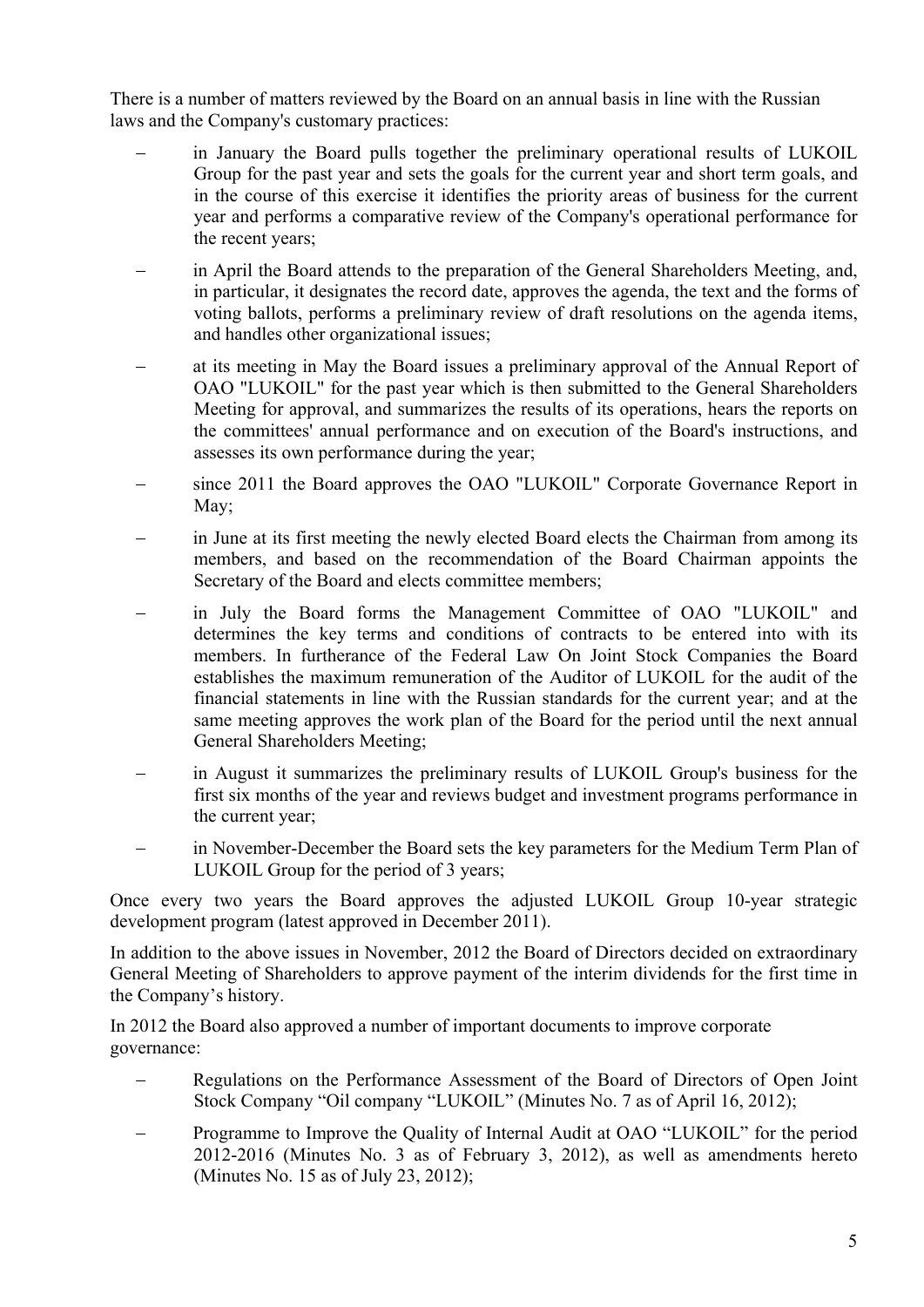- Regulations on Internal Audit Assessment at OAO "LUKOIL" (Minutes No. 3 as of February 3, 2012), as well as amendments hereto (Minutes No. 15 as of July 23, 2012);
- Internal Control Procedures (Minutes No. 12 as of June 25, 2012);
- Regulations on Long-Term Incentives for Employees of OAO "LUKOIL" and its subsidiaries in 2013-2017 (Minutes No. 24 as of December 4, 2012);

as well as updated the previously adopted documents by making respective amendments.

The Board also reviewed in more detail and developed an action plan for development of certain LUKOIL Group business units. This work was performed with a focus on the following issues:

- Development and outlooks for the European light petroleum product market. Supply logistics of light petroleum products by the LUKOIL Group to the European markets (Minutes No. 9 as of April 27, 2012);
- On international hydrocarbon production projects (Minutes No.10 as of May 25, 2012);
- On further development of the subsoil block at the Yaregskoye Field located in the Komi Republic (Minutes No.10 as of May 25, 2012);

To better familiarize the Board members with the regions of the Company's operation, the Company has introduced the practice of offsite Board meetings. In 2012 the meeting dedicated to the improvement of the light petroleum product supply logistics took place in Barcelona (Spain).

The procedure for convening and holding the meetings of the Board is governed by the LUKOIL Board Regulations.

The Board meetings may be held in person and by absentee voting/ballot. In 2012 the Board held 7 meetings in person and 19 meetings by ballot. To determine whether the quorum is present for the Board meeting to be held and for the purposes of determining the voting results, a written opinion of the absent Board members on the agenda matters received by the Secretary before the beginning of the meeting is taken into account. Thus, the Board member who has provided his or her written opinion before the start of the meeting is deemed to have taken part in the Board meeting.

#### **Participation of Board of Directors members in in-person meetings**

**of the Board of Directors and BoD Committees in 2012** 

|                 | <b>Board of</b><br><b>Directors</b> |   | <b>Strategy and</b><br><b>Investment</b><br><b>Committee</b> |                | <b>Audit Committee</b> |                             | <b>Human Resources</b><br>and Compensation<br><b>Committee</b> |                |
|-----------------|-------------------------------------|---|--------------------------------------------------------------|----------------|------------------------|-----------------------------|----------------------------------------------------------------|----------------|
|                 | N                                   | A | N                                                            | A              | N                      | A                           | N                                                              | A              |
| V.I. Grayfer    | $\neg$ Ch                           | 7 |                                                              |                |                        |                             |                                                                |                |
| V.Yu. Alekperov |                                     | ┑ |                                                              |                |                        |                             |                                                                |                |
| V.V. Blazheev   | 7                                   | 7 |                                                              |                | $5^{\text{Ch}**}$      | 4                           |                                                                |                |
| H.O. Gref*      | 3                                   | 3 |                                                              |                | $3^{\text{Ch*}}$       | $\overline{2}$              |                                                                |                |
| I.S. Ivanov     | 7                                   | 7 | $4^{\text{Ch}}$                                              | $\overline{4}$ |                        |                             |                                                                |                |
| R.U. Maganov    |                                     | 6 | 4                                                            | $\overline{2}$ |                        |                             |                                                                |                |
| R. Matzke       | 7                                   | 7 | $\overline{4}$                                               | $\overline{4}$ |                        |                             |                                                                |                |
| S.A. Mikhailov  |                                     |   |                                                              |                | 5                      | 5                           | 3                                                              | 3              |
| M. Mobius       | 7                                   |   | $\overline{4}$                                               | 4              |                        |                             | $2^{\text{Ch}**}$                                              | $\mathfrak{D}$ |
| G. Moscato      |                                     |   | $\overline{4}$                                               | 4              |                        |                             |                                                                | 0              |
| I. Pictet **    | 4                                   |   |                                                              |                | $2^{**}$               | $\mathcal{D}_{\mathcal{A}}$ |                                                                |                |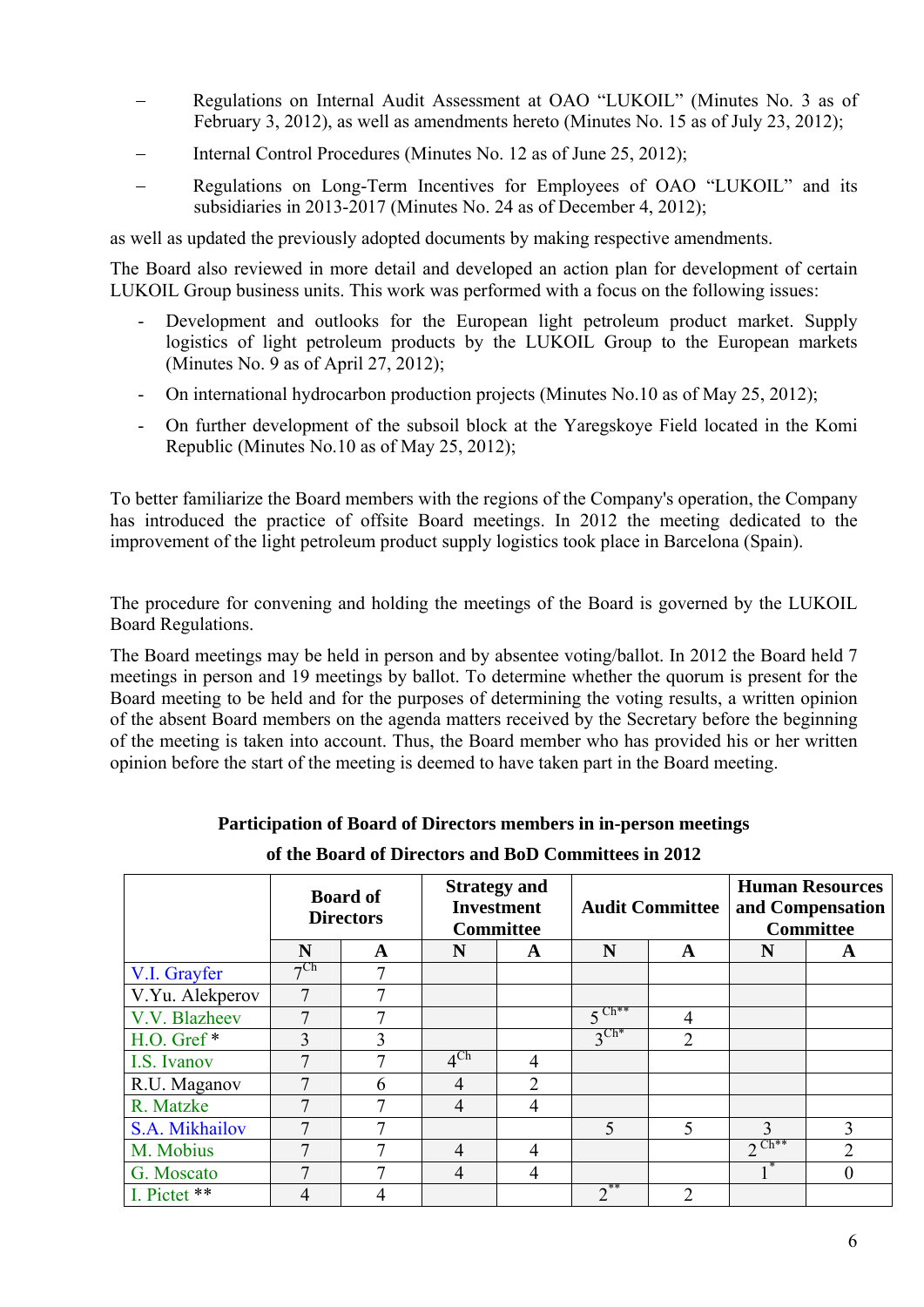| phonini |  |  |  | $T_{\rm h*}$<br>7 U.I<br>$\sim$ $\sim$ $\sim$ $\sim$ $\sim$ |  |
|---------|--|--|--|-------------------------------------------------------------|--|
|         |  |  |  |                                                             |  |

- N Number of in-person meetings arranged
- A Actual number of in-person meetings attended by the Director
- \* before June 27, 2012<br>\*\* from June 27, 2012
- \*\* from June 27, 2012
- Ch Chairman



In pursuance of the Human Resources and Compensation Committee recommendations, in 2010 the Board approved the performance evaluation criteria for the Board and its Committees, while the performance is assessed by interviewing the Board members. In 2012 the Board members assessed the Board's and the committees' performance based on the approved criteria. In May 2012 the Board summarized the performance assessment results and gave a favorable evaluation of its 2011 performance based on the said results.

The activities by the Board and its committees were supported in 2012 by the Office of OAO "LUKOIL" – responsible for preparation of the meetings of the Board and the Board committees, collection and preliminary analysis of the materials relating to the matters on the agenda of the meetings, their classification and preparation of the draft resolutions. Based on the proposals of the Board members and the Management Committee members, the employees of the Board Office prepared and submitted the work plans of the Board to the Board and the plans of the meetings of the Board committees to the Board committees for approval.

The employees of the Board Office procured that the reference materials required for passing of resolutions on the matters on the agenda were provided to the Board members and made sure the documents were translated into the English language, if required.

The Russian and the foreign members of the Board enjoy equal access to the Company's information. Simultaneous interpreting into English is provided at all meetings.

### <span id="page-6-0"></span>**3. Board Committees**

For the purposes of preliminary analysis of certain crucial issues and preparation of recommendations for the Board for passing of resolutions in respect of such matters, three Board committees have been established that act pursuant to the relevant committee regulations approved by Board. The Committee members are elected at the meeting of the new Board for the period until the next Board is elected by the General Shareholders Meeting. Information on the Committee structure is provided by the Company in its annual report.

The **Audit Committee** analyzes the efficiency of internal control and audit in LUKOIL and LUKOIL's financial statements. Among other things, it is responsible for nominating the Company's auditor, evaluating the auditor's opinion, evaluating the objectivity and independence of the Company's auditor.

The members of the Audit Committee are elected from among the non-executive directors. The Committee has at least three members. At least one member of the Committee must be an independent director.

In 2012 the Audit Committee held 5 meetings in person and 3 meetings by ballot; recommendations were given with regard to preliminary approval of the Company's 2011 Annual Report, as well as approval of the in-house documents of the Company on risk management and internal control and audit. The Committee also analyzed the Auditor's Report on OAO "LUKOIL" Financial Statements, developed recommendations on the selection of the Company's Auditor and its remuneration.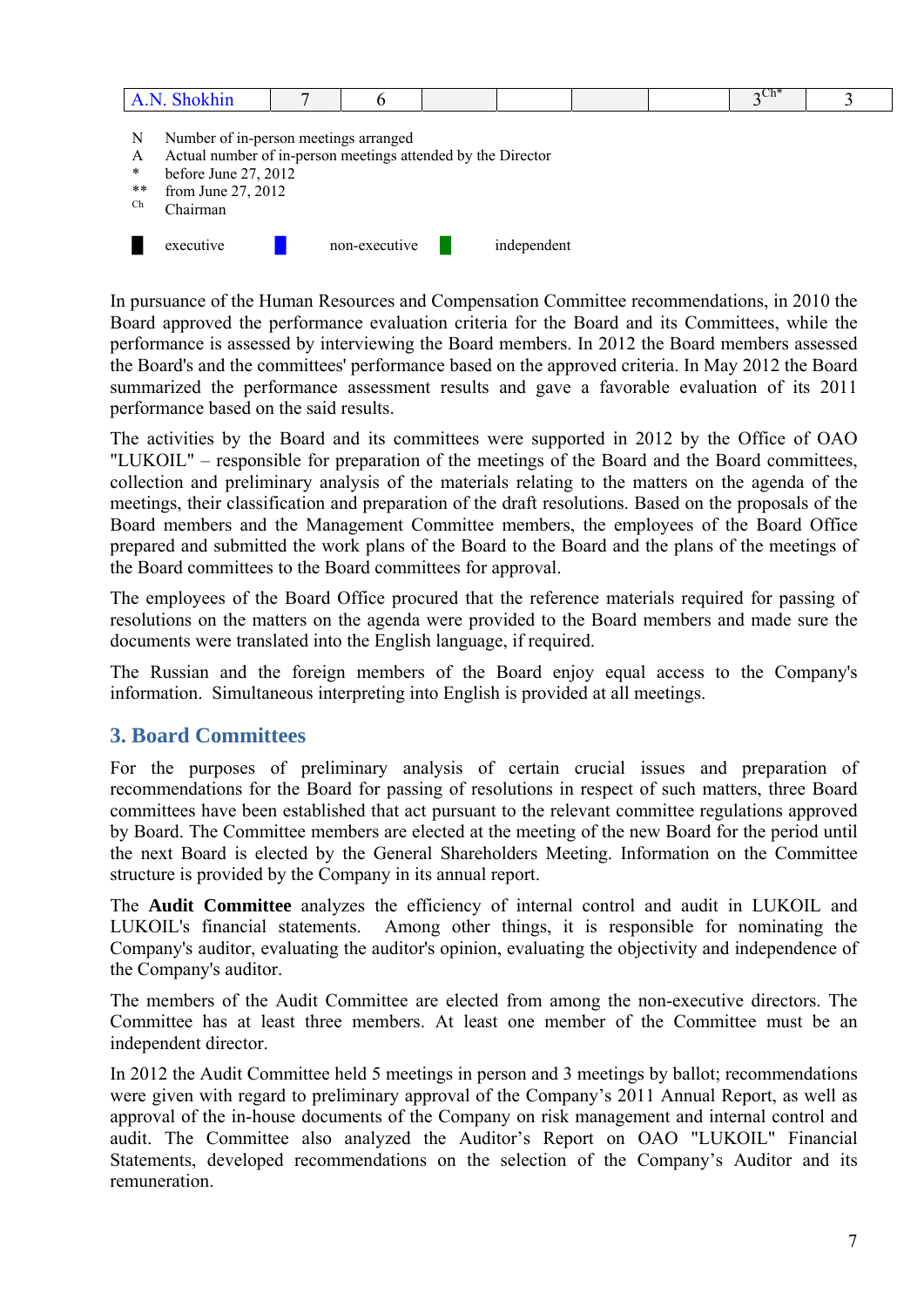The **Human Resources and Compensation Committee** determines the policy and standards of selection of candidates for the Board members, Management Committee and the Company's President and prepares the preliminary evaluation of the nominated members of the Management Committee and the Company's President.

This Committee also provides recommendations for the Board of Directors on priority areas related to human resources and the remuneration of the Company's management bodies and the Audit Commission.

The members of the Human Resources and Compensation Committee are elected from among the non-executive directors. The Committee has at least three members. At least one member of the Committee must be an independent director.

In 2012 the Human Resources and Compensation Committee held 3 meetings in person and 3 meetings by ballot. The Committee provided the Board with the recommendations with regard to the size and membership of the Company's Management Committee, principal terms and conditions of the agreements with the Management Committee members, the remuneration of the Board members and the Audit Commission, approval of the local regulations on long-term incentives as well as the other issues within the scope of the Committee's competence.

The **Strategy and Investment Committee** prepares proposals for the Board to establish priorities in the Company's activities and develop the Company's long-term development strategy.

It is responsible, among other things, for preparation of recommendations for the Board regarding the amount of dividend to be paid on the shares and the procedure for payment thereof.

A minimum of three Board members are elected as the members of the Strategy and Investment Committee. At least one member of the Committee must be an independent director.

In 2012 the Strategy and Investment Committee held 4 meetings in person and 1 meeting by ballot. The Committee considered the vital issues of the Company's strategic development, provided recommendations as to allocation of profit, the amount of annual dividends, as well as that of the interim dividends - for the first time in the Company's history.

# <span id="page-7-0"></span>**4. President and the Management Committee**

The President is appointed by the General Shareholders Meeting for a five-year term and also serves as the Chairman of the Management Committee. The President is responsible for the day-today management of the Company and acts within his/her scope of responsibility, as determined by LUKOIL's Charter. V. Yu. Alekperov was appointed Company's President in 2011 by the Annual General Meeting of Shareholders.

The Management Committee chaired by the Chairman of the Management Committee is an executive body of the Company responsible for the Company's day-to-day management.

The members of the Management Committee are appointed annually by the Board. Within one month following election of the Board by the General Shareholders Meeting, the Company's President submits to the Board for approval a proposal concerning the number of the Management Committee members and the nominated persons. The Board may decline specific Management Committee nominees, but may only approve those members of the Management Committee which have been nominated by the President.

The term of office of the Management Committee members runs from the time of their approval by the Board and until the Board has approved the new members of the Management Committee. Any member of the Management Committee may, at any time, be dismissed by the Board upon the President's proposal. The President may in the course of the year nominate other members of the Management Committee for the Board approval.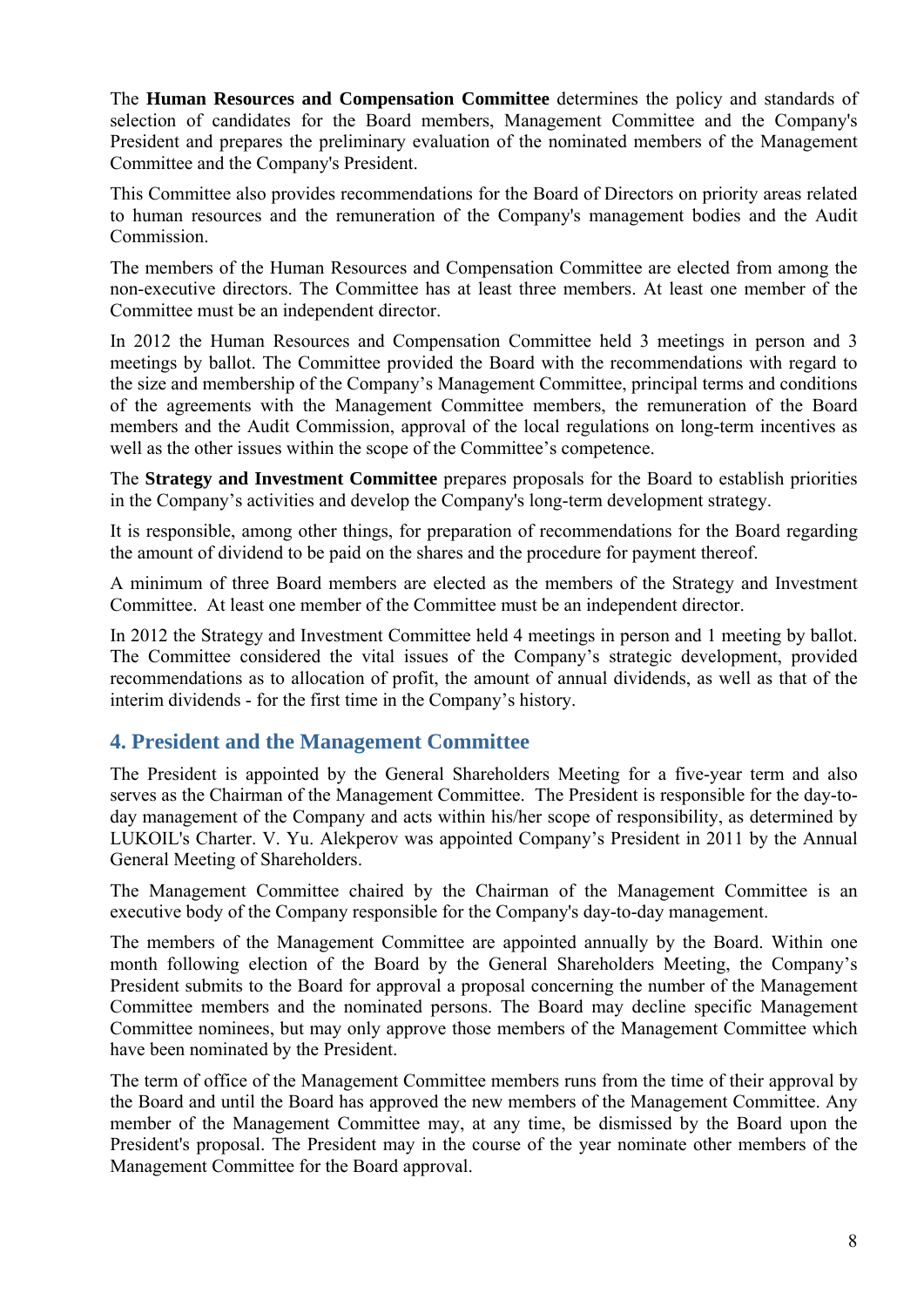The President convenes the Management Committee meetings as required. As a rule, they are held on a weekly basis. The agenda of the Management Committee meeting is determined by the President, including on the basis of the agenda proposals submitted by the Management Committee members.

The Management Committee's competence is set forth in the Company's Charter.

The principal terms and conditions of the contracts entered into with the President and the Management Committee members are determined by the Board. For this purpose, the votes of the Board members who are also the President and/or the members of the Company's Management Committee are disregarded.

In its annual reports the Company includes information on the aggregate fees and compensations received by the Management Committee members during the year in question.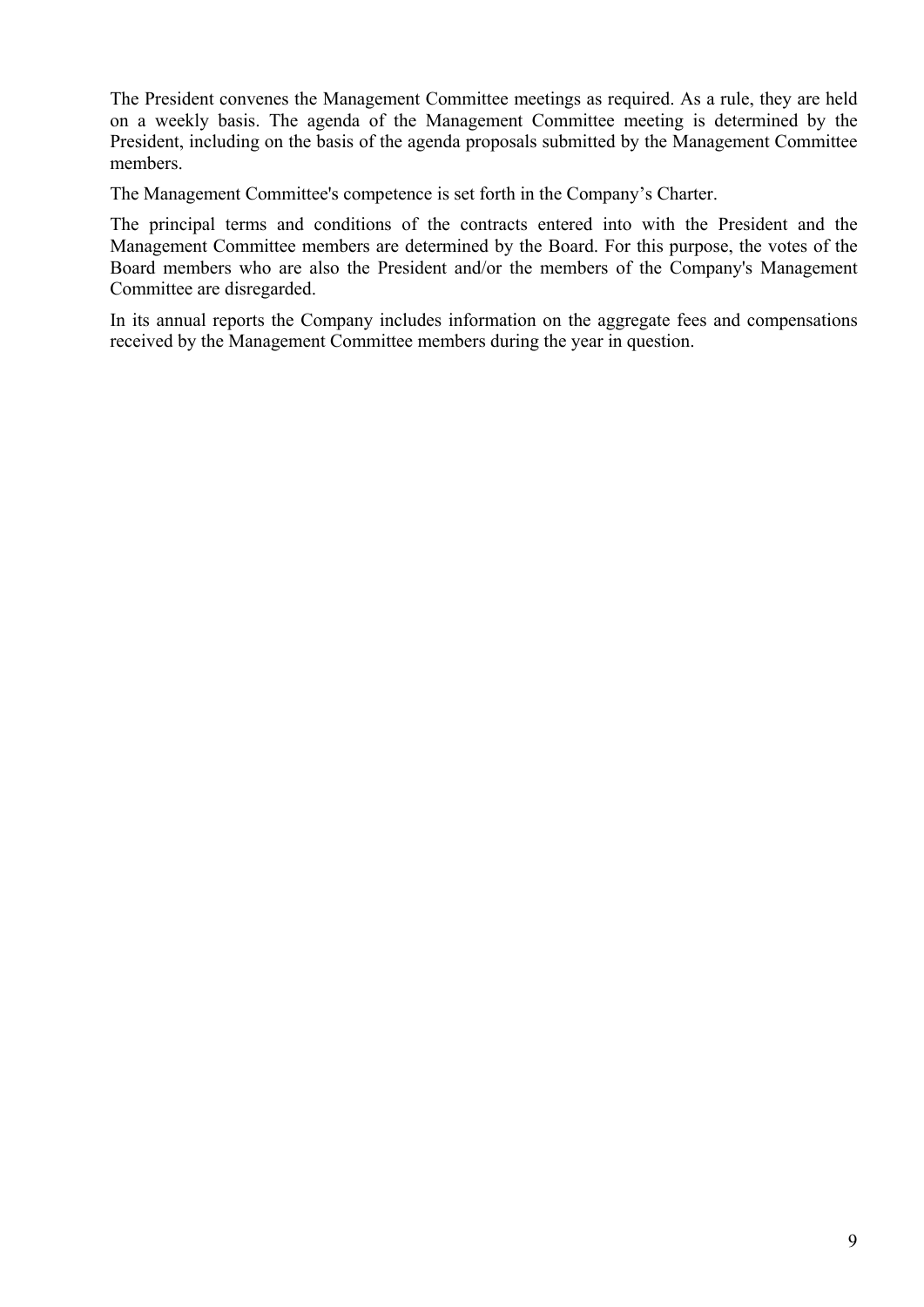# **OAO "LUKOIL" Corporate Governance Structure**

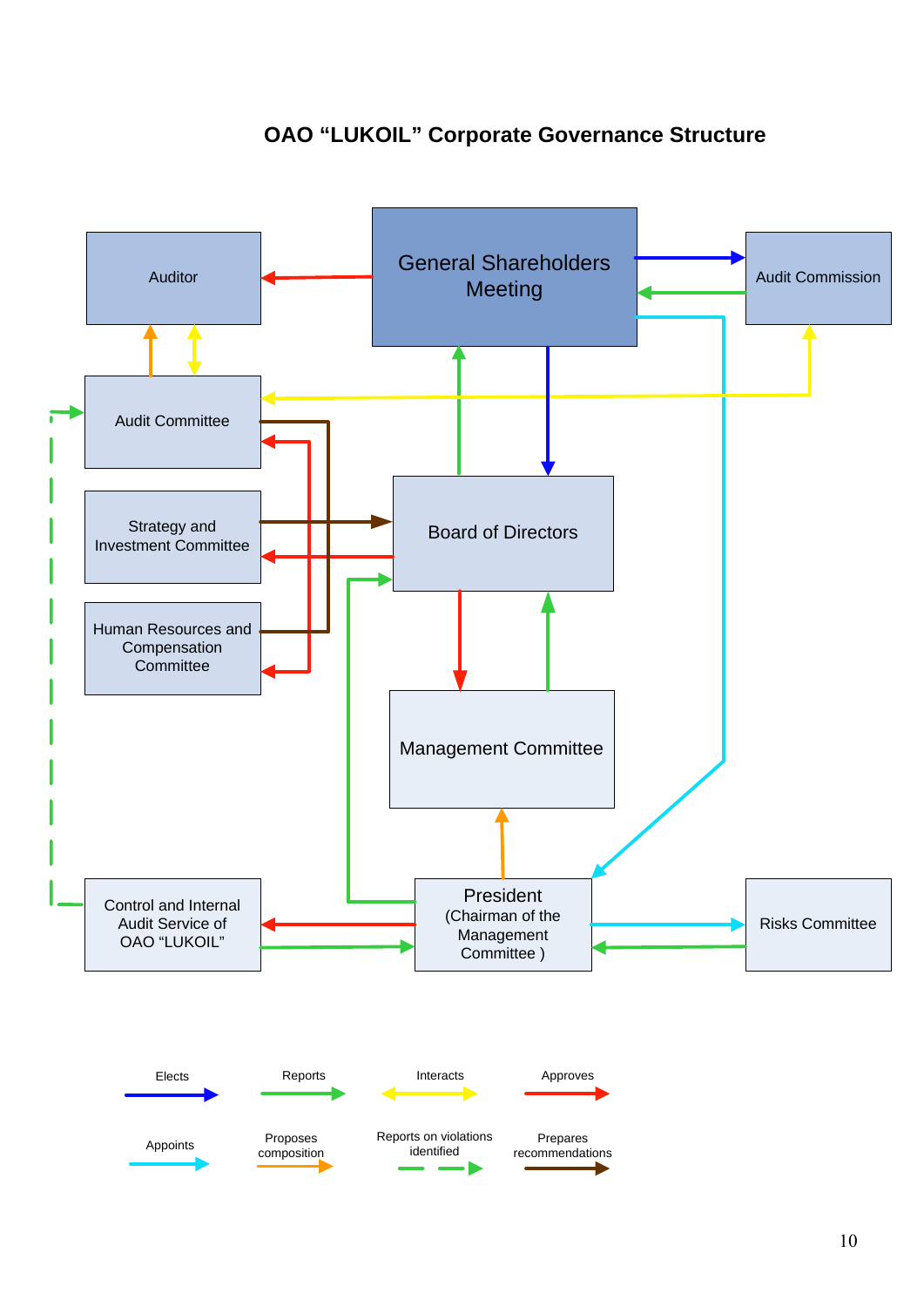# **5. Audit Commission**

The Audit Commission audits the accuracy of LUKOIL's financial statements in accordance with the Russian laws and generally controls the Company's financial and business activities. The members of the Audit Commission are elected on an annual basis at each Annual General Shareholders Meeting to serve until the next General Shareholders Meeting. The Commission has three members. The General Shareholders Meeting may early terminate the office of all or any of the Audit Commission members.

A shareholder or any person nominated by a shareholder may be member of the Audit Commission. A member of the Audit Commission may not concurrently serve on the Board or the Management Committee or be the Company's President.

<span id="page-10-0"></span>The remuneration payable to the members of the Audit Commission is approved by the General Shareholders Meeting.

The Audit Commission may require that an extraordinary General Shareholders Meeting be convened and may at any time audit the Company's financial and business operations. In addition, the Audit Commission must conduct an audit pursuant to a resolution of the General Shareholders Meeting, the Board or on request of any shareholder (shareholders) holding in the aggregate at least 10% of the Company's voting stock.

### <span id="page-10-1"></span>**6. Preparation of Financial Statements**

LUKOIL regularly prepares and discloses US GAAP annual and interim consolidated financial statements (see also **[Shareholder Relations](#page-15-1)**).

In addition, OAO "LUKOIL", as a Russian company, and its Russian subsidiaries prepare financial statements in accordance with the Russian Accounting Standards ("RAS").

The Company implements various internal controls at all stages of the accounting process and preparation of its consolidated financial statements. Such practice ensures accuracy of the published financials and the information on which Company's management relies. The key internal controls and procedure of the Company include the following.

#### **Distribution of Authority and Responsibility**

Preparation of US GAAP consolidated financial statements is challenging since the majority of Russian companies in the LUKOIL Group (hereinafter - the Group) do not themselves prepare the US GAAP statements. Such Group companies prepare RAS financial statements, whereas such RAS statements are converted to US GAAP on a centralized basis by LUKOIL's Accounting Service. Certain Russian and foreign subsidiaries do prepare the US GAAP statements which are used for the purposes of consolidated financial statements.

At all stages of preparation of the financial statements (for individual subsidiaries and consolidated statements), the responsibilities in the LUKOIL Group are clearly delineated: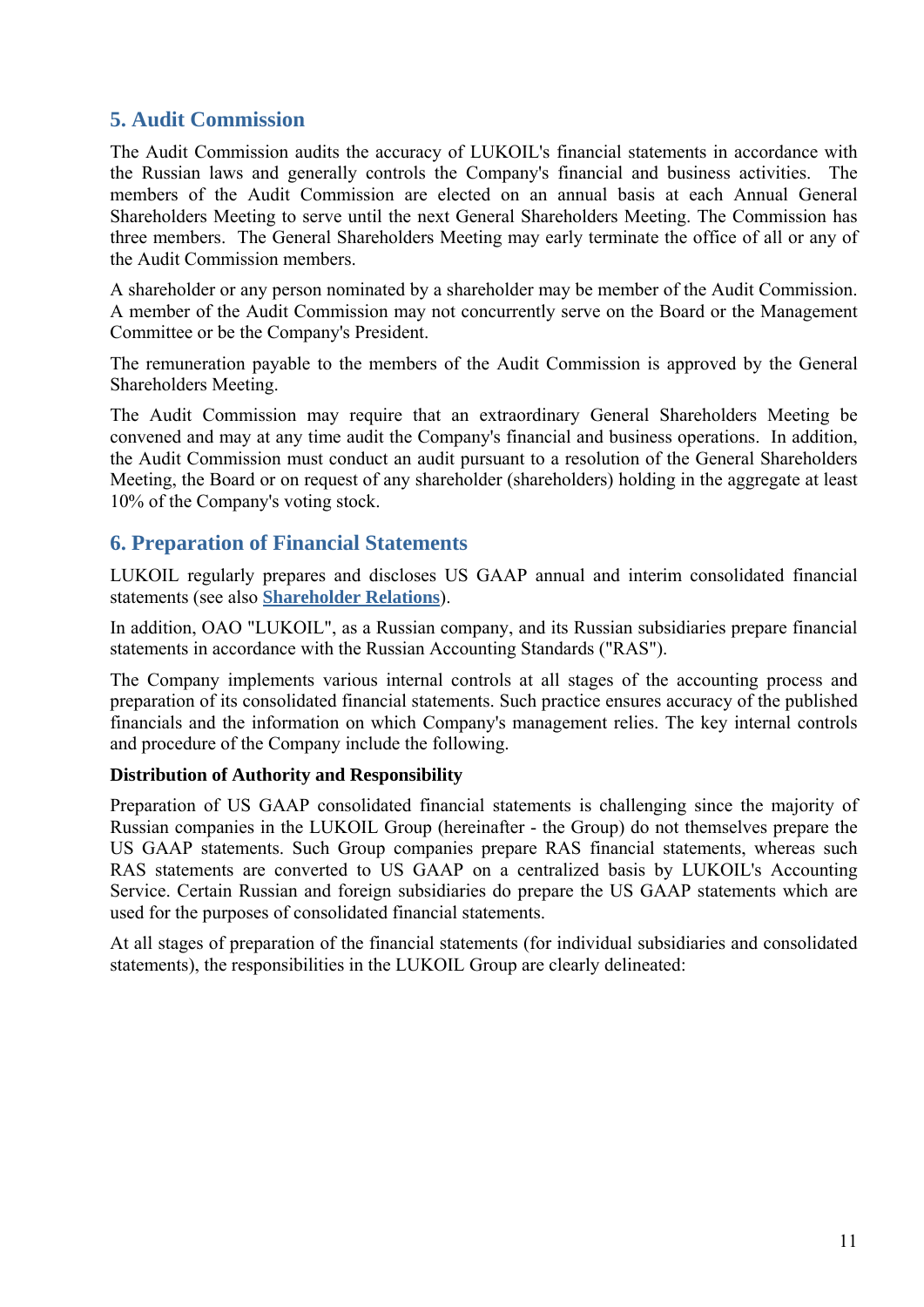| <b>LUKOIL Group companies</b>                                                  | <b>Financial Statements</b>  | <b>Responsibility</b>                                                                               |
|--------------------------------------------------------------------------------|------------------------------|-----------------------------------------------------------------------------------------------------|
| Russian companies that prepare RAS<br>and US GAAP statements themselves        | <b>RAS</b>                   | CEO,<br><b>Chief Accountant</b>                                                                     |
|                                                                                | <b>US GAAP</b>               | CEO,<br><b>Chief Accountant</b>                                                                     |
| Russian companies that prepare RAS<br>statements themselves but do not prepare | <b>RAS</b>                   | CEO.<br><b>Chief Accountant</b>                                                                     |
| US GAAP statements themselves                                                  | US GAAP                      | <b>OAO "LUKOIL" Accounting Service</b>                                                              |
| Russian companies that do not prepare<br>RAS and US GAAP statements            | <b>RAS</b>                   | CEO,<br>Head of Regional Accounting Centre                                                          |
| themselves and are serviced by the<br><b>Regional Accounting Centres</b>       | <b>US GAAP</b>               | <b>OAO "LUKOIL" Accounting Service</b>                                                              |
| Foreign companies                                                              | US GAAP                      | CEO.<br><b>Chief Accountant</b>                                                                     |
| <b>OAO "LUKOIL"</b>                                                            | <b>US GAAP, consolidated</b> | <b>OAO "LUKOIL" President,</b><br><b>Vice President, Chief Accountant of</b><br><b>OAO "LUKOIL"</b> |

We believe that such distribution of responsibilities ensures the adequate accuracy of the financial and operational data used.

**Disclosure of Consolidated Financial Statements.** The Company discloses its consolidated financial statements on a quarterly basis. Interim consolidated financial statements of the Group and the Auditor's Reviews are disclosed annually as of March 31, June 30 and September 30. Audited annual financial statements and additional information about oil and gas production are disclosed annually as of December 31. The Company publishes both the interim and annual financial statements along with its MD&As.

There is a tendency observed towards successive reporting term reduction. Currently the Company publishes its interim consolidated financial statements not later than two months after the end of the reporting period.

**Internal Audits.** The Company has an Internal Control and Audit Service (see also **[Internal](#page-13-0)  [Control and Internal Audit](#page-13-0)**) which, among other things, audits the accuracy of the financial statements of LUKOIL Group companies. Further, the **Company's Accounting Service has its own procedures** ensuring additional control over adequate preparation of the financial statements by the subsidiaries. Such procedures include:

- field inspections with a view to confirming that the financial statements of the Group companies are correct and accurate;
- regular advice to the Group companies on accounting issues (RAS and US GAAP), attention to complicated accounting issues. Annual field workshops for the accountants of the Group companies at which the Company's approved application practices of certain standards (including newly adopted) are communicated to them;
- the Company's Accounting Service has developed review and reconciliation procedures for various items of financial statements of the Group companies, and it controls the accuracy of the Group companies' financial statements (under RAS and US GAAP);
- with a view to minimizing the human factor effect the supplied financial and performance data is rechecked, both for individual Group companies and at the consolidated level.

**Interaction between the units.** Preparation of consolidated US GAAP statements requires cooperation between the Department for International Accounting of OAO "LUKOIL" and various units in the Company itself and the Group companies. A regular exchange and additional review of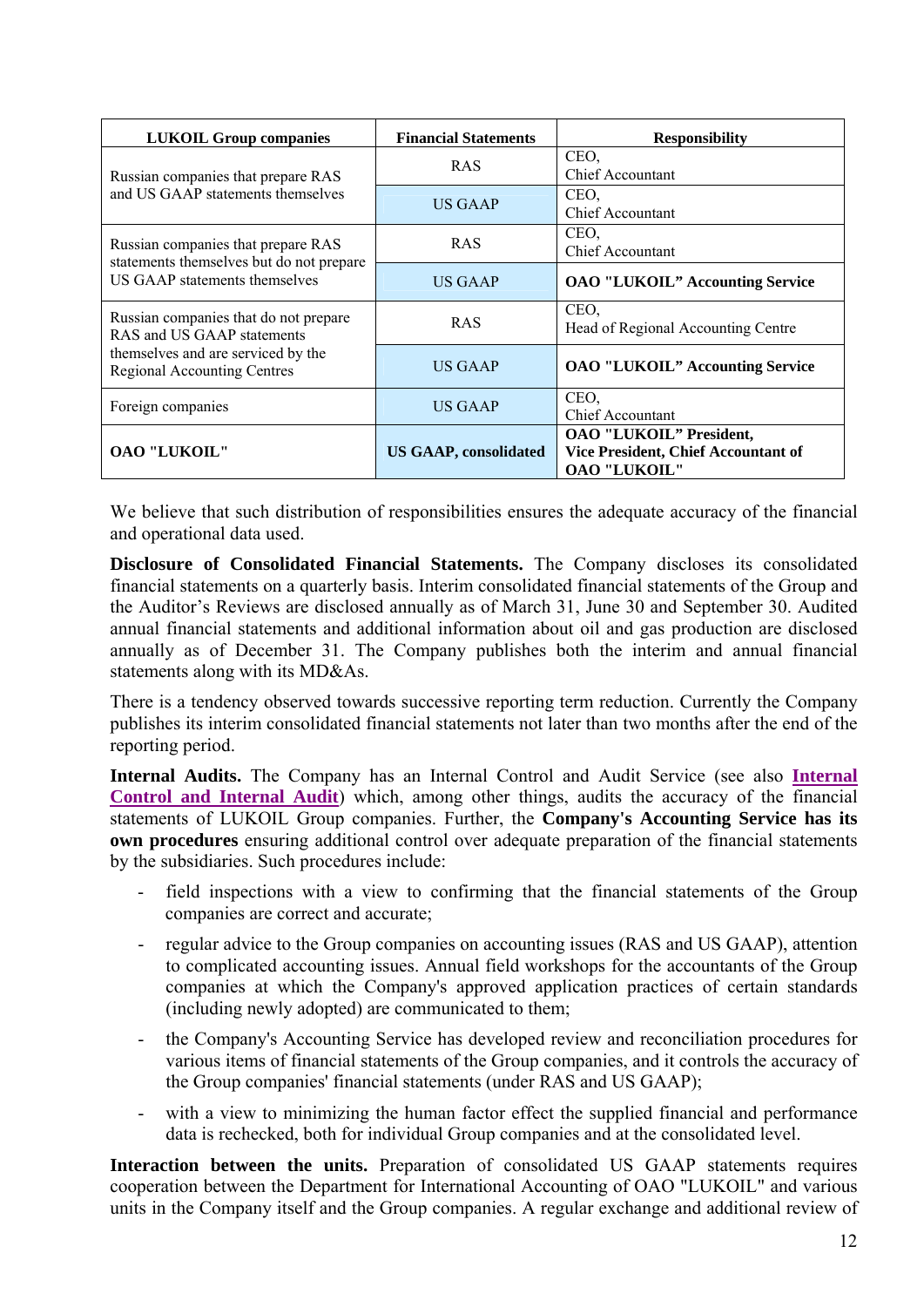information form part of such cooperation. The factual data prepared by the Accounting Service is also used by various units of the Company for purposes of adjusting the preliminary operating results and determining the key operational parameters for the Group's subsidiaries and other goals.

The staff of the Accounting Service together with the staff of the Service for Control and Internal Audit, as well as those of the other Company's units and its subsidiaries are involved in the activities of the audit commissions of the subsidiaries. This ensures additional control by the Company's Accounting Service over the accuracy of information supplied by the subsidiaries.

**Unified Accounting Policy of the Group.** The Company has the US GAAP accounting policy approved by the Management Committee. The US GAAP accounting policy is reviewed at least once a year; the amendments are made by the order of OAO "LUKOIL". Adoption of a new accounting policy requires its approval by the Company's Management Committee. The US GAAP accounting policy is binding on all LUKOIL Group companies that prepare independent US GAAP statements.

Since the Company itself and its major subsidiaries are domiciled in Russia, the President annually approves the RAS accounting policy which is applied internally, and the requirements towards the accounting policies of the Russian subsidiaries of the Company.

The centralized development of the accounting policies (under RAS and US GAAP) ensures unified principles of accounting and reporting similar transactions, and facilitates the comparability of subsidiaries and affiliates' performance.

**Centralized Decision-Making Process.** The Company has a system in place that ensures centralized decision-making where necessary and delegation of powers to optimize the Group management processes. The same applies to the accounting services of the Group. Centralized decision-making process of the Group applies to the following accounting related matters:

- organization of the accounting processes in subsidiaries (a subsidiary may maintain its accounts independently or have them maintained by a specialized subsidiary);
- auditor selection matters (for significant subsidiaries of the Group);
- timeline for preparation of annual and quarterly statements of the Group companies, due date for the audit of the financial statements;
- RAS and US GAAP accounting policies;
- appointment of subsidiaries' chief accountants;
- automation of accounting processes.

**Employee training.** All employees of the Company's Accounting Service engaged in preparation of US GAAP consolidated financial statements have a degree in accounting or finance. Many of them are certified accountants (under Russian and international standards) and are members of the professional accounting societies in Russia, UK and USA. Some employees have academic degrees in accounting and finance.

The Company is striving to provide additional training to its Accounting Service employees. Employees involved in the preparation of the US GAAP consolidated financial statements regularly receive advanced training, sponsored both by the Company that organizes training and workshops, and on their own.

# <span id="page-12-0"></span>**7. External Audit**

The auditor of the Company's RAS statements is annually approved by the General Shareholders Meeting as required by the Russian laws. In the course of preparations to the annual General Shareholders Meeting the Audit Committee of the Board makes a nomination of the recommended auditor to be subsequently approved by the General Shareholders Meeting.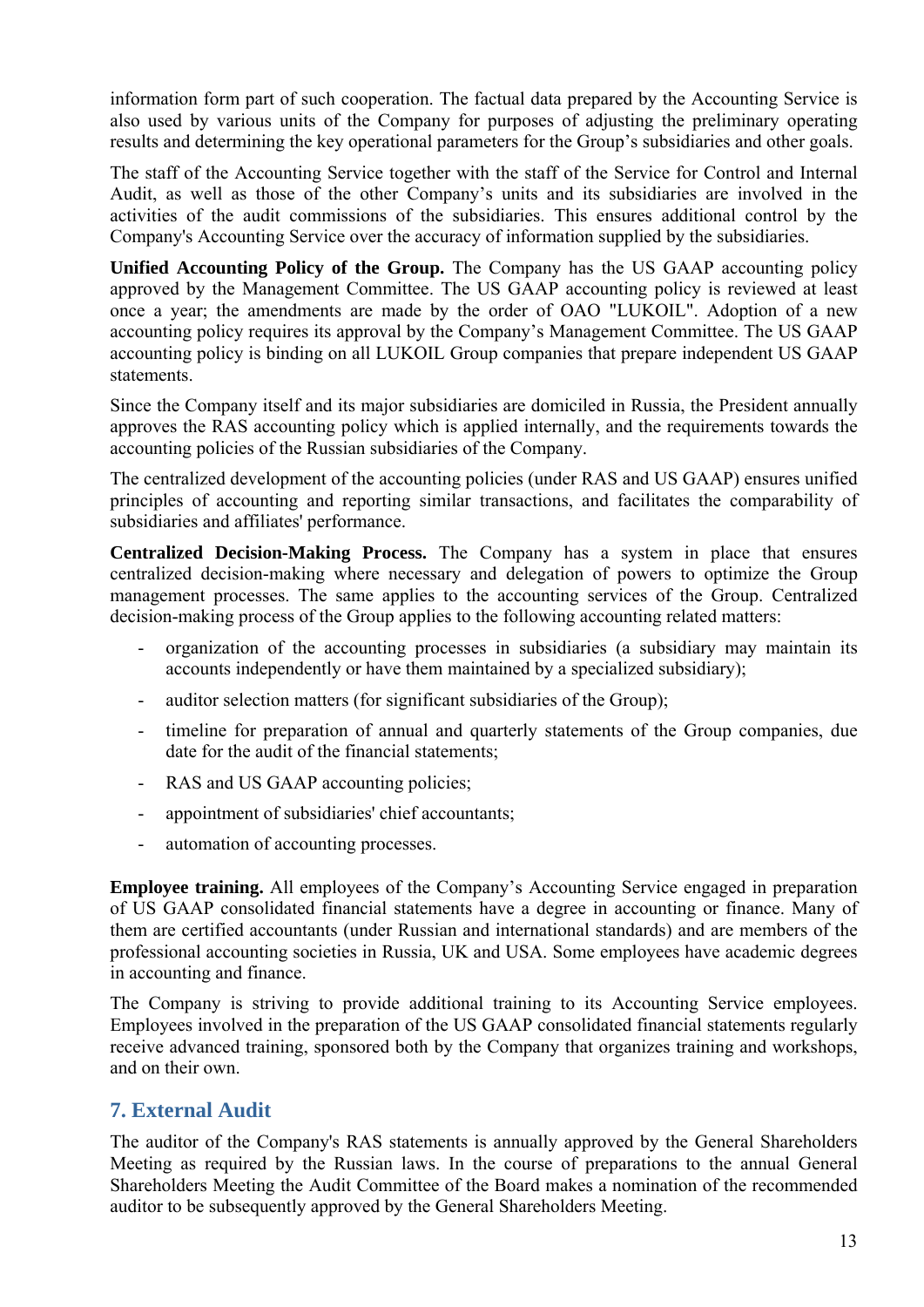When entering into an agreement with the auditor of its US GAAP consolidated financial statements the Company's management also works from a recommendation made by the Audit Committee.

To ensure enhanced control over the business of the Group companies and higher accuracy of the information received the auditor of the financial statements of the significant Group companies (under RAS – for major Russian Group companies; under US GAAP – for major foreign Group companies) is now the same auditor as the auditor of the Company's US GAAP consolidated financial statements.

The Company's auditor is independent. The auditor's independence is determined by the generally accepted US auditing standards and internal control procedures of the auditor itself.

In order to maintain its independence and pursuant to the audit standards the Company's auditor regularly replaces the main audit partner at least once every seven years. The audit partner was last replaced five years ago.

The scope of advisory and other non-audit services performed by our auditor is insignificant as compared to the scope and fees for the work related to the audit of financial statements of LUKOIL Group companies.

# <span id="page-13-0"></span>**8. Internal Control and Internal Audit**

The Company has in place a system of internal controls and internal audit designed to protect the interests and rights of the Company shareholders, safekeeping of the Company's assets by preventing, tracing and eliminating the cases of violation of the applicable requirements and their reasons.

The key documents setting forth the structure, purpose, parties involved and functions of the system of internal controls of the Company are the Regulations on Internal Control and Internal Audit at OAO "LUKOIL" and the Regulations on the organisation and conduct of control and audit reviews at OAO "LUKOIL" approved by the Board of Directors of OAO "LUKOIL".

The following participants are involved in the control functions at various levels as part of the internal control systems:

- Board and its Audit Committee,
- the President of the Company,
- Control and Internal Audit Service of OAO "LUKOIL",
- specialized control and internal audit units of LUKOIL Group companies,
- structural units of LUKOIL,
- Audit commissions of LUKOIL Group companies.

The internal control system embraces the LUKOIL Group companies and their structural subdivisions.

The Board of Directors of OAO "LUKOIL" approves and amends the key internal documents of the Company (if applicable) regulating the internal control activities, including the internal control rules, methods and procedures, as well as the criteria and procedures for internal control system efficiency assessment.

The Audit Committee of the Board of Directors is responsible for efficiency assessment of the Control and Internal Audit Service. The Committee also considers the draft in-house documents relating to internal control and audit prior to their approval by the Board of Directors and provides recommendations as to their approval. Three meetings of the Audit Committee dedicated to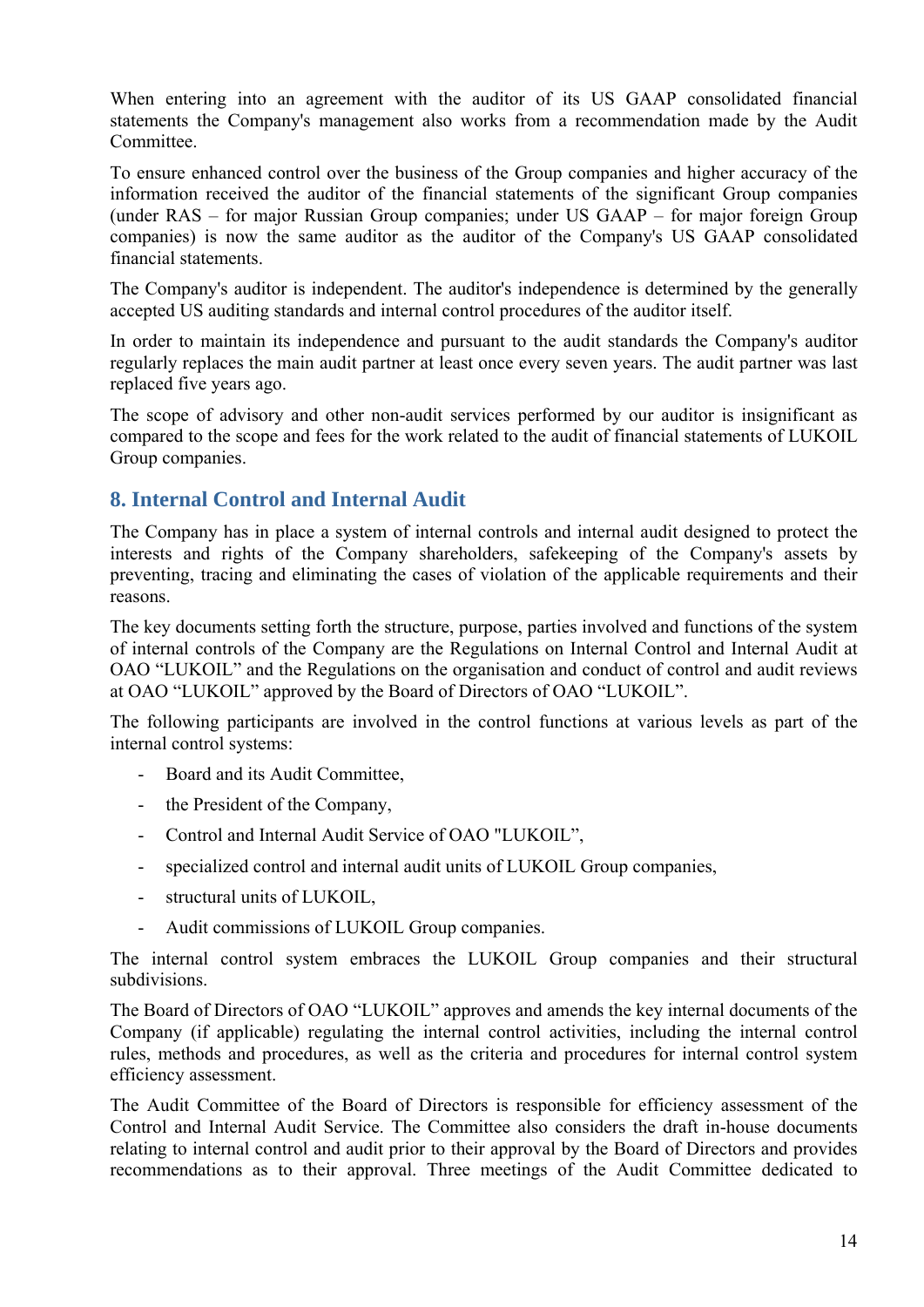consideration of the above draft documents were held in 2012; subsequently they were recommended to the Board of Directors for approval based on the meeting outcomes.

The Control and Internal Audit Service is a structural subdivision of OAO "LUKOIL" responsible for impartial and independent control of the financial and economic activities of the LUKOIL Group companies. Control and audit of the performance of all the bodies involved in the control (other than Company's President, the Audit Committee and the Board) are among its key tasks. The Control and Internal Audit Service also develops the internal control procedures to be approved by the Board of Directors, applies the approved procedures to its practical activities and ensures their consistent application on the part of the above bodies involved in internal control. It exercises functional control over the activities of the special units for control and internal audit of LUKOIL Group companies and coordinates the control activities of other bodies involved in internal control (other than the Board, the Audit Committee and the President).

The Vice President for Control and Internal Audit also acts as the Head of the Control and Internal Audit Service. He reports directly to the Company's President covering all issues of its activities. He is also a member of the Management Committee.

Based on his performance results, the Vice President for Control and Internal Audit informs the President and, on the President's instruction, the management bodies and structural units of LUKOIL on any identified material violations in the operations of the Group companies, the reasons and circumstances of such violations and the proposed remedies. He also reports on the violations identified to the Audit Committee of OAO "LUKOIL" Board.

The Vice President for Control and Internal Audit reports annually on the state of the internal control and internal audit system in the LUKOIL Group companies at a meeting of the Audit Committee of OAO "LUKOIL" Board and subsequently at an OAO "LUKOIL" Board meeting.

The specialized control and internal audit units of the LUKOIL Group companies fulfill their functions in view of the work plans agreed upon by the Vice President for Control and Internal Audit of OAO "LUKOIL", which allows them to coordinate their control and auditing activities, ensure that the risk-oriented approach to planning of controls and audits is used.

Internal control and audit cover all areas of the Company's business, including: LUKOIL Group's compliance with the laws of the jurisdictions in which the LUKOIL Group companies conduct their business; implementation of resolutions of the Company's management bodies and its local regulations; procuring safekeeping of assets (property) of the LUKOIL Group companies and their efficient use, ensuring accuracy of managerial reporting and financial statements.

Internal control of finance operations is implemented at all levels of document processing, from source documents to financial (accounting) statements. In addition, the Control and Internal Audit Service on a regular basis monitors compliance of LUKOIL Group companies with the requirements of the applicable laws, accounting policies and other local regulations of the Company relating to financial reporting.

The audit commissions of the Russian companies of LUKOIL Group audit annually the financial (accounting) statements before submitting the same to the general shareholders (members) meetings. The Control and Internal Audit Service coordinates and exercises control over the activities of the audit commissions.

The control and internal audit programs and procedures implemented by the Company are fairly efficient, but the Company is constantly striving to improve them.

For the purpose of internal audit quality assessment the LUKOIL Board approved the Regulations on Assessment of Internal Audit at OAO "LUKOIL" in February 2012. The above document is developed in line with the Programme to Improve the Quality of Internal Audit at OAO "LUKOIL" for the period of 2012-2016 and the requirements of the International Standards for the Professional Practice of Internal Auditing.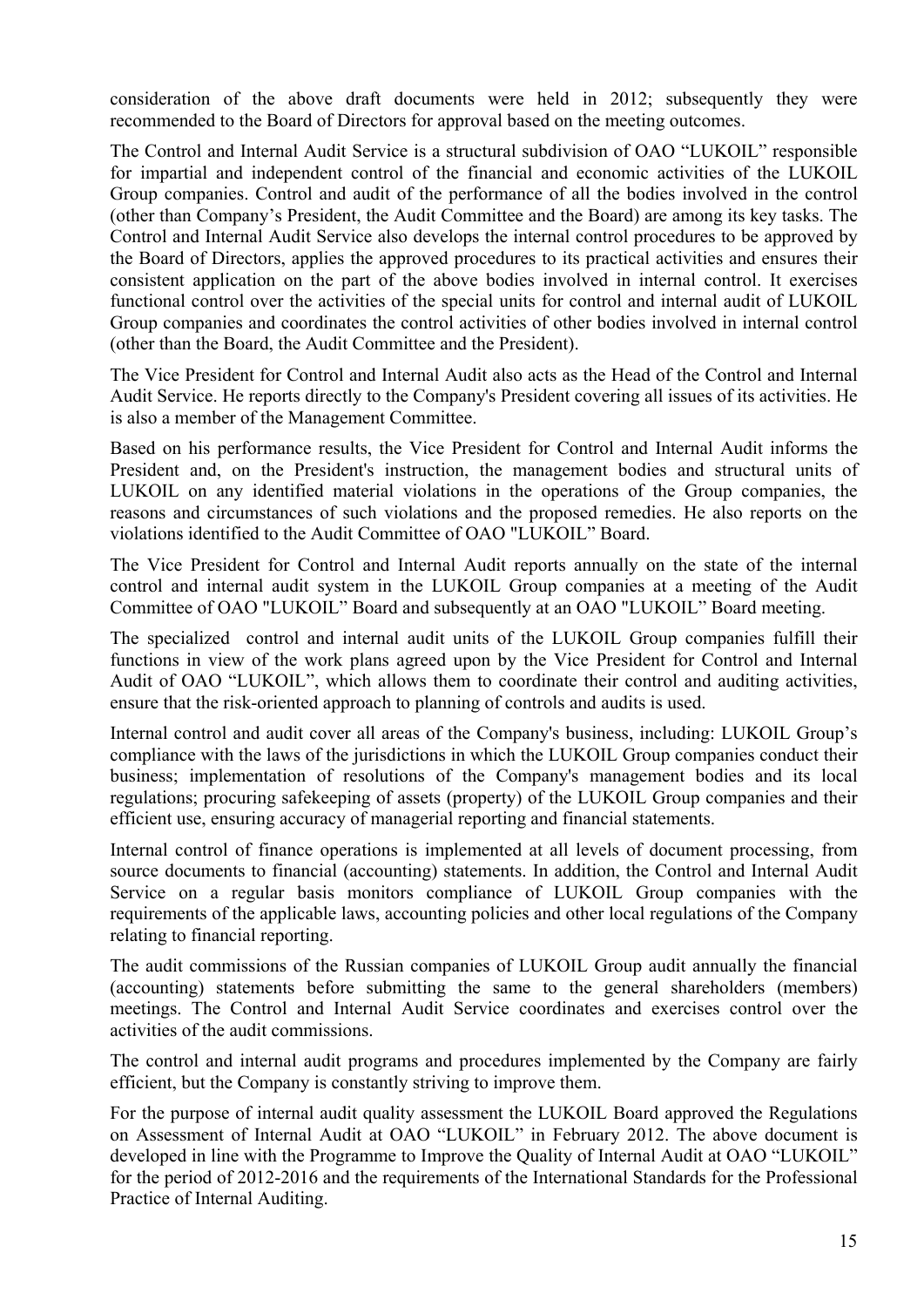In 2012 the Board also approved other internal control and internal audit regulating documents (see also **[Board of Directors](#page-3-0)**).

The controls and audits reveal the current state of the internal control systems of the LUKOIL Group companies, trace their functional drawbacks and help develop measures to eliminate them.

The specialized control and internal audit units of the Company and its subsidiaries exercise monitoring of the measures taken by the LUKOIL Group companies to eliminate the revealed violations and drawbacks.

The Company believes that the existing internal regulations, approved methods and procedures of internal control, operating specialized units for control and internal audit, prompt remedial actions in relation to the identified violations and deficiencies indicate that the Company has an efficient system of internal controls and audits in place.

### <span id="page-15-0"></span>**9. Risk Management**

The Company's Management pays great attention to the risk management issues in order to ensure reasonable achievement of the set goals and retain the Company's position on the industry-specific and financial markets.

The Company's risk management practices primarily focus on mitigation of key risks, including the risk of loss, the risk of failure to achieve the targets, and the risk of other substantial adverse factors.

The Audit Committee of the Board is empowered, to the extent of its functions, to assess the Company's risk management and to issue the relevant recommendations to the Company's Board.

The Audit Committee submits annual performance reports to the Board which, among other things, include proposals on the improvement of the risk management system.

The Company seeks to actively promote risk management and currently focuses on establishment of the enterprise-wide risk management system (ERM) in line with the global best practices.

In line with the OAO "LUKOIL" Risk Management Policy, regulatory risk management documents were approved in 2012 outlining the uniform risk management procedure for all LUKOIL Group companies:

- Procedure for Risk Identification, Assessment, Selection of Ways of Risk Response and Risk Monitoring;

- Methodology for Risk Identification, Description and Assessment of LUKOIL Group companies.

The Company has established the Risk Committee that is a collegial body for risk management under the President of OAO "LUKOIL".

The managers of the Company's key business segments manage the risks in accordance with the existing corporate requirements; the existing risks are assessed on a regular basis, while the riskrelated information is included into the OAO "LUKOIL" periodic reporting documents.

### <span id="page-15-1"></span>**10. Shareholder Relations**

The Company annually holds the annual General Shareholders Meeting which pursuant to the Russian laws must be held not earlier than two months and not later than six months after the end of the fiscal year.

The agenda of the annual General Meeting must include the election of members of the Board and the Audit Commission; the approval of the Company's Auditor; the approval of the annual report, annual financial statements, including the profit and loss statement of the Company; the distribution of profit and loss based on the results of the financial year, including dividend distribution. The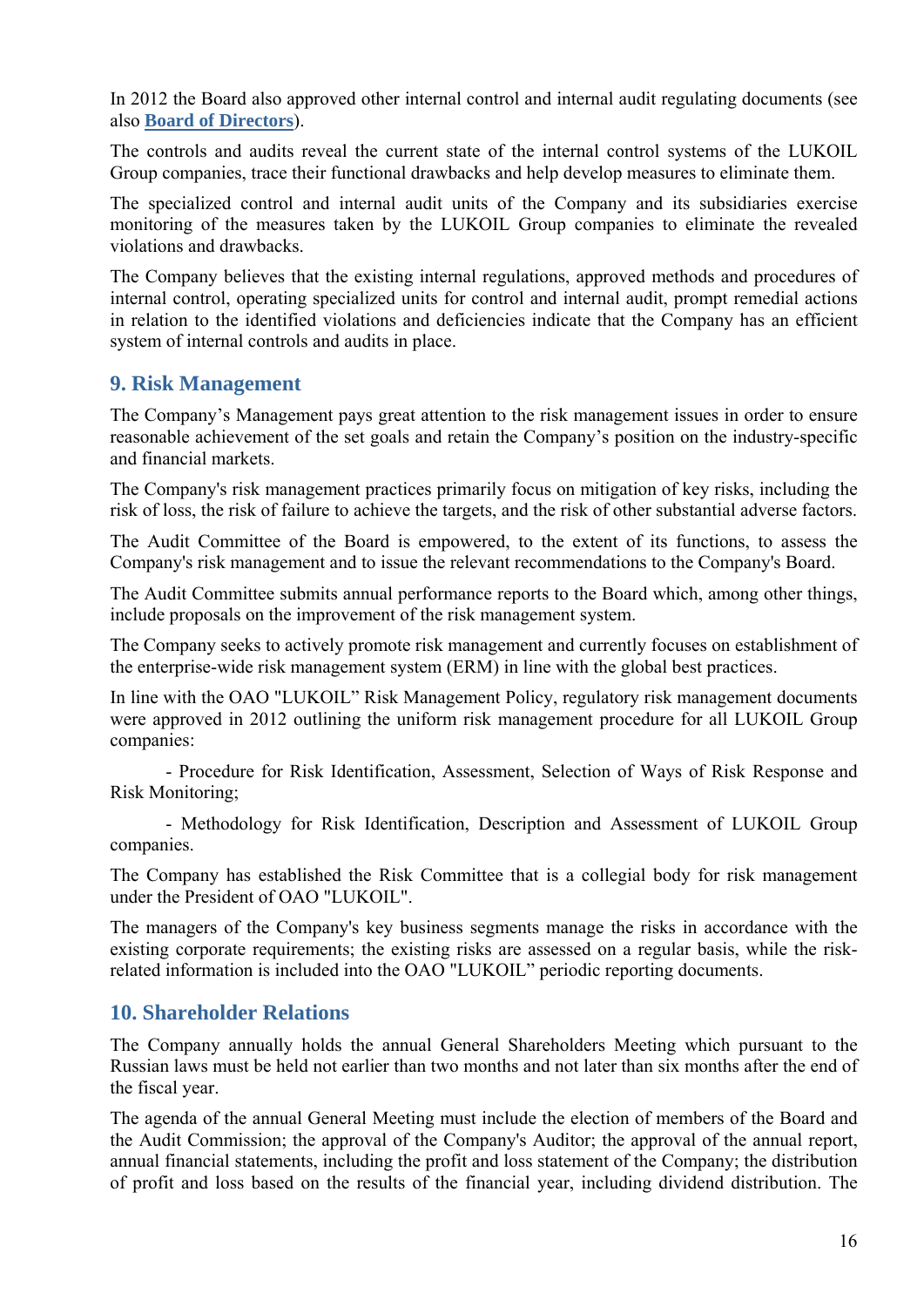annual General Shareholders Meeting may pass resolutions on any other matters within its competence.

Proposals to the agenda of the General Shareholders Meeting and nominations to the Board, the Audit Commission and the Counting Commission of the Company, and the position of the Company's President may be made by the holders in aggregate of at least 2 percent of the voting shares of the Company within 30 days from the end of the fiscal year. In addition to the matters proposed to be included in the agenda by shareholders, and in the absence of such proposals, in the absence or lack of nominations made by shareholders to form the relevant body of the Company the Board may expand the agenda and make nominations at its own discretion. The Company's Charter identifies the matters in respect of which a decision may only be adopted by the General Meeting on the Board's submission.

The annual General Shareholders Meeting is generally held in the form of joint attendance of shareholders, with preliminary distribution (dispatch) of ballots before the conduct of the meeting (in a combined form), enabling the shareholders to personally attend and vote at the meeting or to mail completed voting ballots.

In addition to the annual general meetings the Company can also hold extraordinary general meetings. Such meetings shall be held by virtue of the decision of the Company's Board at its own initiative, the request by the Audit Commission, the Company's Auditor and the shareholders (shareholder), who hold in aggregate at least 10 percent of the voting shares of the Company.

On December 18, 2012, at the initiative of the Board of Directors of OAO "LUKOIL" the Company held the Extraordinary General Shareholders Meeting in the form of absentee voting/ballot. A decision was made during this meeting to pay interim dividends on ordinary shares.

To facilitate the shareholders' access to the materials for the meeting such materials (including the annual report prepared in accordance with the FSFM's requirements) are posted on the Company's web-site in Russian and in English. In preparation for the General Shareholders Meeting the Company grants equal access to information for Russian and non-Russian shareholders, including the holders of depositary receipts.

The Company considers its relations with all categories of shareholders equally important. These functions are performed by the Investor Relations Department which maintains relations with both institutional and individual shareholders.

The Company seeks to promptly inform its shareholders and other stakeholders about any developments in its business.

OAO "LUKOIL" regularly discloses its US GAAP consolidated financial statements and publishes MD&As (see also **[Preparation of Financial Statements](#page-10-1)**). Disclosure of financial statements is generally accompanied by a presentation by senior managers of the Company and executives of the Accounting Service directly involved in the preparation thereof. Such presentations are broadcasted on the Company's web-site, with questions to the participants of the presentation taken, inter alia, via the Internet.

The Company has a special compliance office in charge of procuring compliance with the disclosure requirements of the Russian and applicable international laws. All information required to be disclosed is posted on the Company's web-sites in Russian and in English.

Along with disclosure of the documents compliant with the mandatory requirements of the regulatory authorities, the Company annually releases and publishes on its website Analyst Databooks and LUKOIL Fact Books. These books provide summary information about the Company for a 5-year period. The former book contains numerical information in the form of tables and diagrams and the latter contains more data of descriptive and historical nature. The Company also biannually prepares a Sustainable Development Report in the Russian Federation.